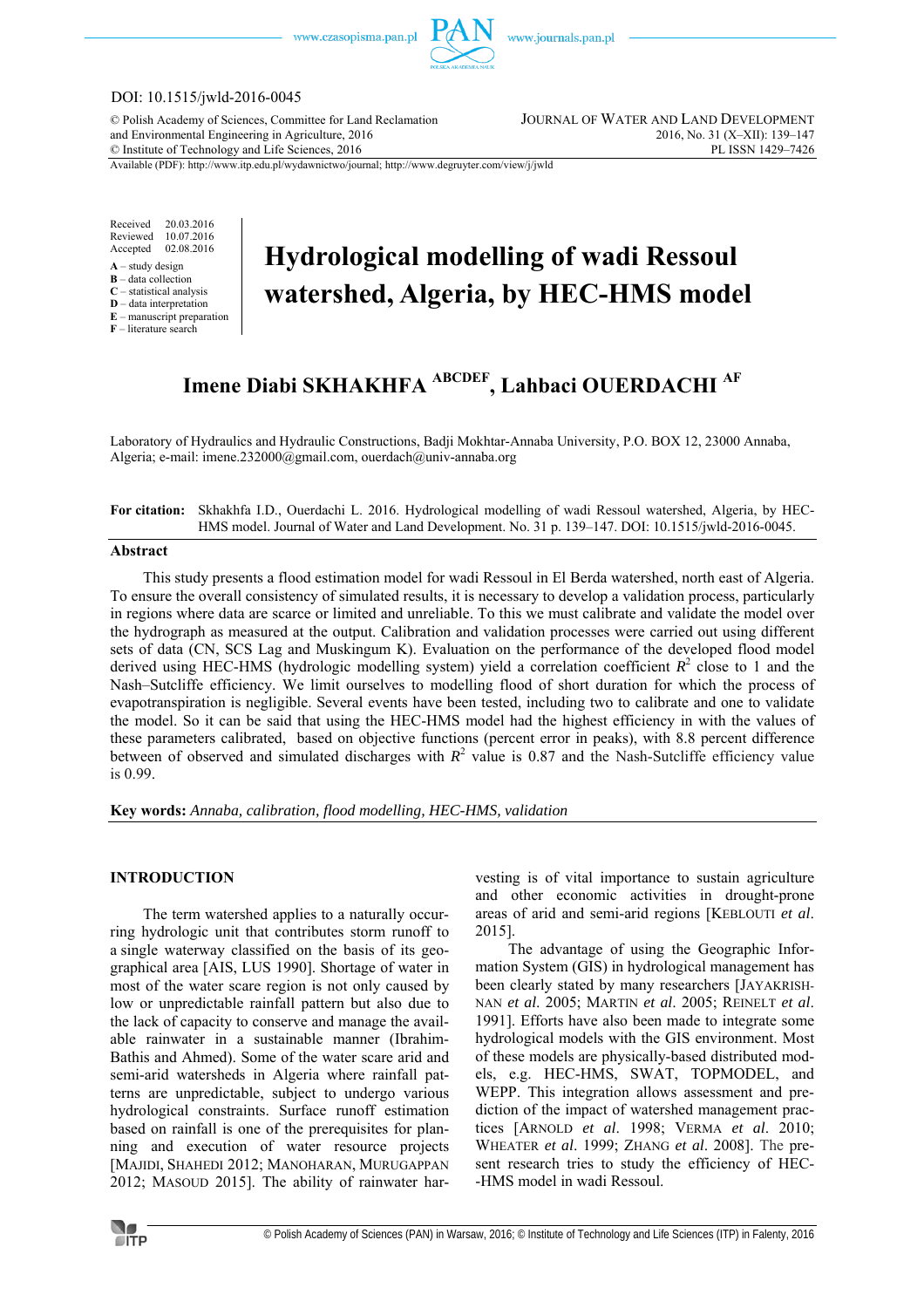## **MATERIALS AND METHODS**

# **STUDY AREA**

Wadi Ressoul watershed is located at Annaba in northeast part of Algeria Fig. 1). The total area of wadi Ressoul drainage network is around  $105.85 \text{ km}^2$ , the altitude area varies from 55 and 925 m which lying between  $7^{\circ}27'40.81''$  to  $7^{\circ}36'56.24''$  E longitude

and  $36^{\circ}32'55.13''$  to  $36^{\circ}41'19.4''$  N latitude from the study area for the present work.

For this study, rainfall and runoff of three events (9.23.2009 to 9.25.2009, 11.2.2010 to 11.4.2010 and 3.15.2011 to 3.16.2011) at Ain El Berda stream flow gauging and rainfall station was taken as the outlet of the watershed which is located at  $7^{\circ}36'19''$  E longitude and 36°41'4.34" N latitude and has elevation of



Fig. 1. Location map of wadi Ressoul watershed with sub-watersheds; source: own elaboration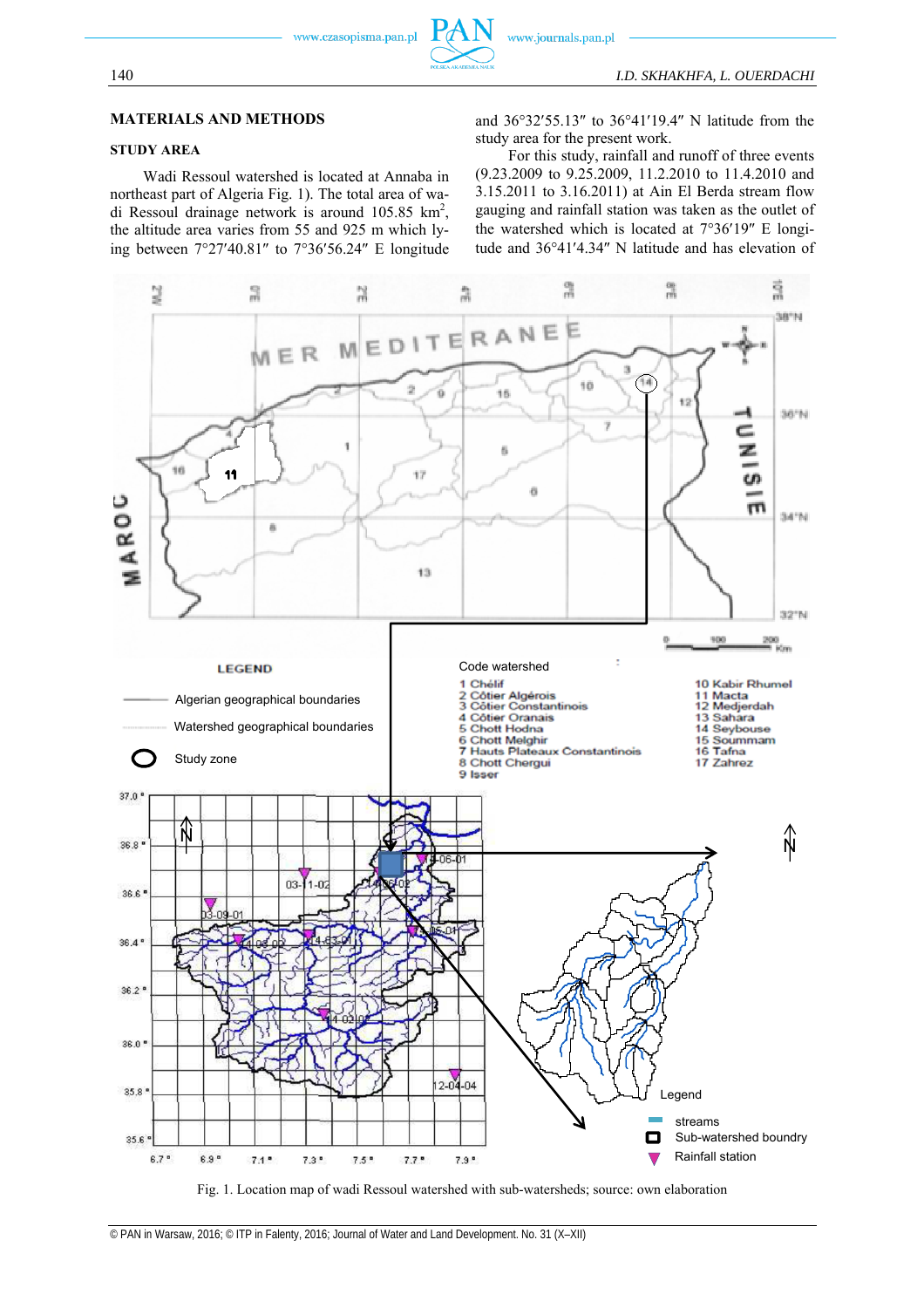55 m a.s.l. were obtained from National Agency of Water Resources (ANRH). The type of climate in the study area is Mediterranean type where the annual of precipitations is 660 m and the mean annual of relative humidity is about 75% while the minimum and maximum seasonal temperatures are 7° and 45° respectively.

#### **DESCRIPTION OF THE HYDROLOGIC MODEL**

HEC-HMS is a physically based, semi-distributed hydrologic model developed by the US Army Corps of Engineers to simulate the hydrologic response of a watershed subject to a given hydrometeorological input [SCHARFFENBER *et al*. 2010]. The model uses underlying DEM information to partition the basin into sub-watersheds. The size of the sub-watershed is determined a priori by the modeller, and few or no guidelines are available for sub-watershed selection.

In most cases, the balance between the resolution of the distributed information and the computation time required for simulation is the main factor considered for this selection.

The model can simulate individual storm events as well as continuous precipitation input at minute, hourly, or daily time steps [ZHANG *et al*. 2013].

# **Parameters in HEC-HMS**

The HEC-HMS offers a variety of model options to simulate runoff production, at the hillslope scale and flow channels. These include SCS (Soil Conservation Service) curve number, SCS unit hydrograph, and baseflow estimation methods which are necessary to calculate water losses, runoff transformation, and baseflow rates. In our study, the Muskingum and constant loss method are used to calculate flood routing and water losses along the channel. The values of the model parameters have the potential to change along with changing sub-basin sizes. We provide a description of the governing equations and the physical meaning of model parameters for hillslope and channel processes here and will subsequently use them to analyse their behaviour as the size of the subwatersheds changes.

Hydrologic mechanisms on hillslope include losses due to ponding, infiltration, and baseflow production. The SCS loss model for basin loss is given by:

$$
P_e = \frac{(P - I_a)^2}{P - I_a + S} \tag{1}
$$

where  $P_e$  = excess precipitation,  $P =$  accumulated precipitation,  $I_a$  = initial abstraction and can be initialized as  $0.2S$ ,  $S =$  the potential maximum retention and is a function of curve number (CN):  $S = (25400 - 254)$ CN)/CN (SI system) [USACE 2000]. The initial abstraction and CN are required parameters.

The SCS unit hydrograph (UH) rainfall–runoff transformation model is a dimensionless unit hydrograph  $U_t$  expressed as a ratio to peak (RP) discharge  $U_P$  for any fraction of time  $t/T_P$ , where  $T_P$  is the time to peak. The peak discharge is given by  $U_P = CA/T_P$ , where C is the conversion constant (2.08 in SI) and Ais the sub-watershed area. The time of peak  $T_p$  is calculated as  $T_P = \Delta t/2 + t_P$ , where  $\Delta t$  is the time step in HEC-HMS and  $t_P$  is the time lag defined as the time difference between the centre of excess precipitation and the centre of UH [USACE 2000].  $t_p$  is a required input parameter.

www.journals.pan.pl

The exponential recession model for baseflow is given by

$$
Q_t = Q_0 k_t \tag{2}
$$

where  $Q_0$  = initial baseflow,  $k$  = an exponential decay constant. During the recession period of a flood event, a RP is specified to derive the threshold flow at which the baseflow is calculated as a fraction of peak flow. *Q*0, *k* and the RP are required parameters.

Hydrologic mechanisms in the transport in the channel contain Muskingum parameters and constant channel loss. The Muskingum method for channel routing is chosen. In this method *x* and *K* parameters must be evaluated. Theoretically, *K* parameter is time of passing of a wave in reach length and *x* parameter is constant coefficient. Therefore parameters can be estimated with the help of observed inflow and outflow hydrographs. Parameter *K* estimated as the interval between similar points on the inflow and outflow hydrographs. Once *K* is estimated, *x* can be estimated by trial and error [USACE 2000].

The Muskingum model is frequently used for flood routing in natural channels [CHU, CHANG 2009]. The continuity and storage equation in mathematical terms is expressed as

$$
\frac{dW}{dt} = I - Q; W = [xI + (1 - x)Q]
$$
 (3)

where  $W =$  channel storage; *I* and  $Q =$  inflow and outflow rates, respectively;  $K =$  storage time for a channel and is estimated as  $K = LV_m$ , where  $L =$  channel length and  $V_m$  = flow wave velocity;  $x = a$  weighting factor varying from 0 to 0.5 that can be estimated as.  $\left(1-\frac{\mathcal{Q}_0}{BS_0V_mL}\right)$  $\frac{1}{2}\left(1-\frac{Q_0}{BS_0V_mL}\right)$ .  $Q_0$  = the reference flow,  $B$  = the top width of flow area,  $S_0$  = the friction slope [CUNGE] 1969]. *K* and *x* are required parameters. Water loss through channels is approximated by a constant channel loss method. The two critical parameters in this model are the constant flow rate subtracted and the ratio that is remaining.

#### **MODEL CALIBRATION AND ASSESSMENT**

The initial step in model calibration is a manual adjustment of model parameters using the trial-and- -error method, which enables the modeler to make a subjective adjustment of parameters that gives an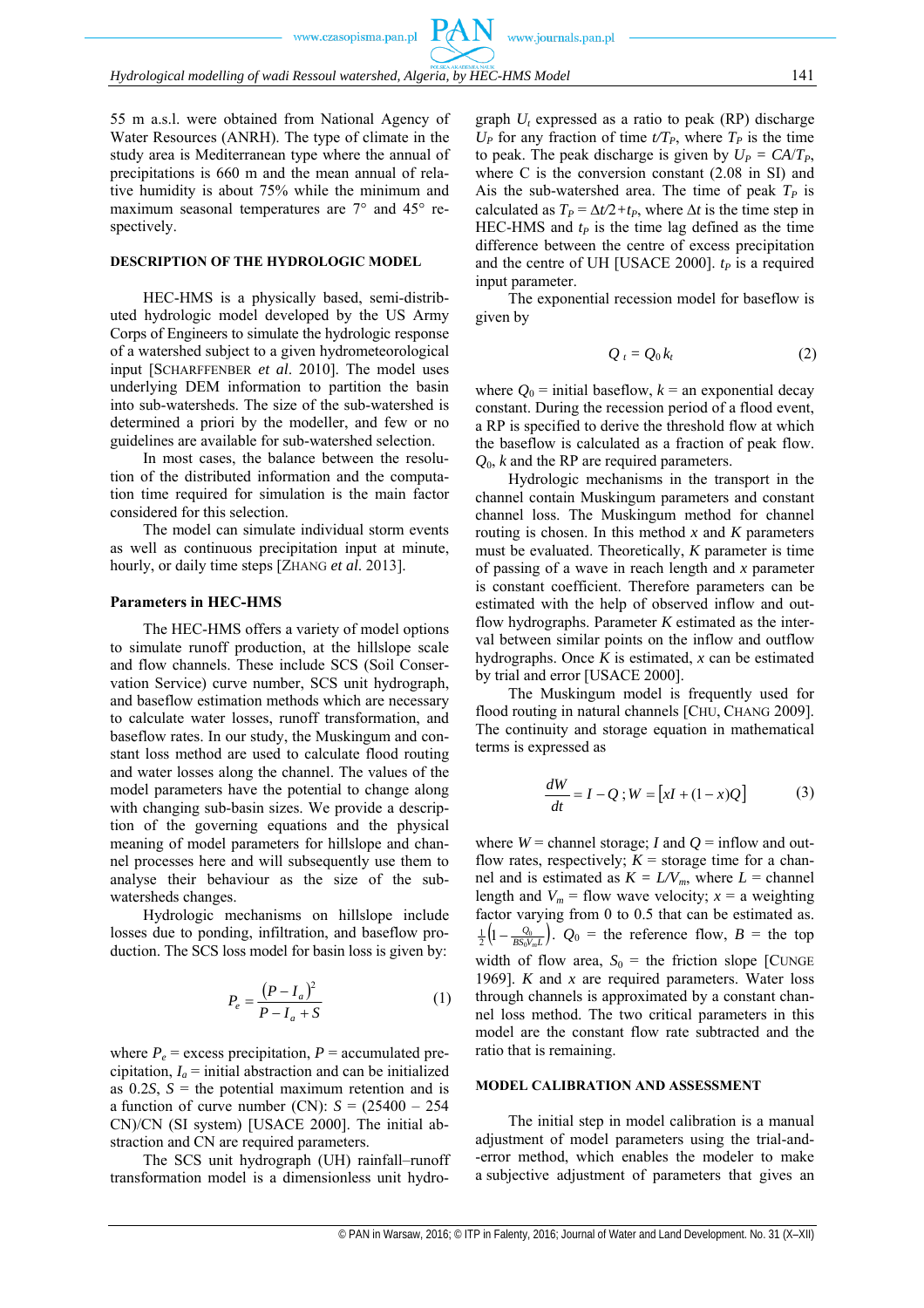appropriate fit between observed and simulated hydrographs [ZHANG *et al*. 2013].

#### **Model evaluation statistics (standard regression)**

Pearson's correlation coefficient (*r*) and coefficient of determination  $(R^2)$ : Pearson's correlation coefficient (*r*) and coefficient of determination  $(R^2)$  describe the degree of collinearity between simulated and measured data [MORIASI *et al*. 2007]. The correlation coefficient, which ranges from −1 to 1, is an index of the degree of linear relationship between observed and simulated data. If  $r = 0$ , no linear relationship exists. If  $r = 1$  or  $-1$ , a perfect positive or negative linear relationship exists. Similarly,  $R^2$  describes the proportion of the variance in measured data explained by the model.  $R^2$  ranges from 0 to 1, with higher values indicating less error variance, and typically values greater than 0.5 are considered acceptable [SANTHI *et al*. 2001; VAN LIEW *et al*. 2003]. Although  $\overline{r}$  and  $\overline{R}^2$  have been widely used for model evaluation, these statistics are oversensitive to high extreme values (outliers) and insensitive to additive and proportional differences between model predictions and measured data [LEGATES, MCCABE 1999].

The value of  $R^2$  is calculated using the following equation:

$$
R^{2} = \left[\frac{\sum_{i=1}^{n} (Q_{o} - \overline{Q}_{o})_{i} (Q_{s} - \overline{Q}_{s})}{\sqrt{\sum_{i=1}^{n} (Q_{o} - \overline{Q}_{o})^{2}} \sqrt{\sum_{i=1}^{n} (Q_{s} - \overline{Q}_{s})^{2}}_{i}}\right]^{2}
$$
(4)

where:  $Q_0$  = observed discharge,  $Q_s$  = simulated discharge,  $n =$  total number of observed data

# **Model evaluation statistics (dimensionless)**

The calibrated model performance was evaluated using the Nash–Sutcliffe model efficiency (NS) [NASH, SUTCLIFFE 1970; MIAO *et al*. 2013]. The NS is used to assess the agreement between observations and simulations. Mathematically, it is expressed as

$$
NS = 1 - \frac{\sum_{i=1}^{n} (Q_o - \overline{Q}_s)_i^2}{\sum_{i=1}^{n} (Q_o - \overline{Q}_o)_i^2}
$$
(5)

where:  $Q_o$  = observed discharge,  $\overline{Q}_o$  = average observed discharge,  $Q_s$  = simulated discharge; all  $\overline{Q}$  variables have the unit runoff volume per time step (e.g. m<sup>3</sup>⋅s<sup>-1</sup>). Nash–Sutcliffe efficiencies can range from –  $\infty$  to 1. An efficiency of 1 (NS = 1) corresponds to a perfect match between the modelled and observed time series, whereas an efficiency of 0 ( $NS = 0$ ) indicates that the model predictions are as accurate as the mean of the observed data. If the efficiency is less than  $0$  (NS  $\leq$  0), the observed mean is a better predictor than the model. More detailed information on NS can be found in papers by: LEGATES and MCCABE [1999], MCCUEN *et al*. [2006], SCHAEFLI and GUPTA [2007] and KASHID *et al*. [2010].

#### **DATA AQUISITION**

The data used in this study were: map Ain Berda N°33 and map Guelma N°54 on 1/50.000 scale and Digital Elevation Model (DEM) was aquired from the CGIAR Consortium for Spatial Information. All data are georectified and projected to Geographic Coordinate System-World Geographic System 1984 (GCS WGS) Universal Transverse Mercator (UTM) zone32 North (Fig. 2) for delineate watershed, sub-watershed and generate the stream networke (Fig. 3) with Geospatial Hydrologic Modeling Extension (HEC- -GeoHMS) along with ArcHydro extention in Arcgis 9.3 utilised to create the input file for use HEC-HMS.



Fig. 2. Delineate watershed, sub-watershed and generate the stream network from DEM; source: own elaboration based on CGIAR Consortium for Spatial Information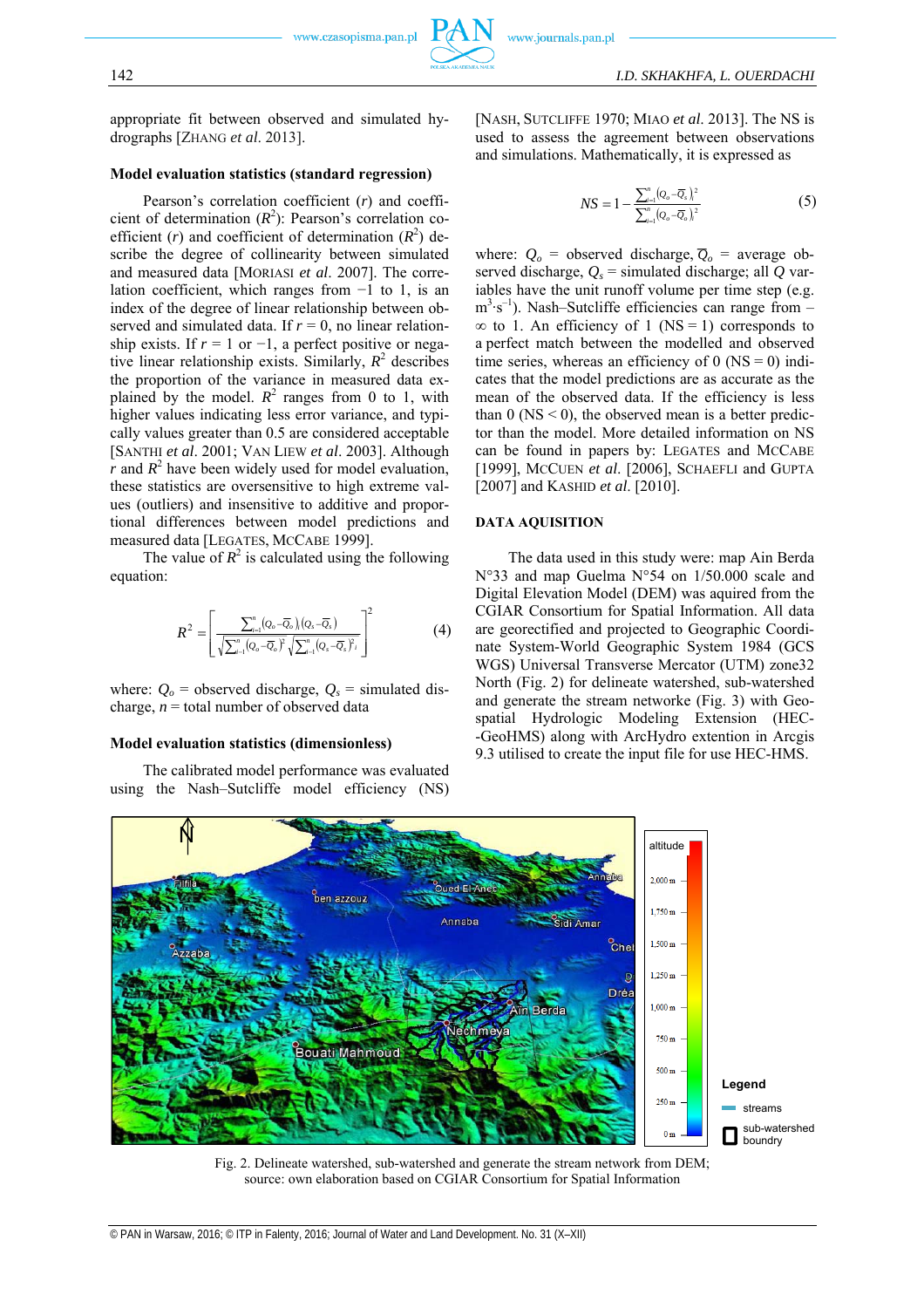

Fig. 3. Schematic diagram of wadi Ressoul watershed as HEC-HMS input; source: own elaboration

#### **BASIN MODEL**

In the present study, the basin model was created using the HEC-GeoHMS and then imported into the HEC-HMS with all its hydrologic elements: 23 subcatchments, 12 junctions, 12 reaches and a sink used to represent the outlet of a basin (node with inflow and without outflow) (Fig. 3).

# **RESULTS AND DISCUSSION**

#### **MODEL CALIBRATION AND VALIDATION**

The successful application of the hydrologic watershed model depends upon how well the model is calibrated which in turn depends on the technical capability of the hydrological model as well as the quality of the input data. HEC-HMS watershed model is calibrated for the event based simulation. The objective of the model calibration is to match observed simulated runoff volumes, runoff peaks and timing of hydrographs with the observed ones.

In the present study, a combination of manual and automated calibration techniques was used. Automated calibration, known as "trial optimization" in HEC-HMS, was used to obtain optimum parameter values that give the best fit between observed and simulated flow volume values [RUELLAND *et al*. 2008].

The hydrological model results showed a reasonable fit between simulated and observation hydrograph shape. Figures 4 and 5 a time-series comparison of simulate and observed streams flow for the outlet of watershed for the calibration periods 23–25 September 2009 and 15–16 March 2011 (we limit ourselves to modeling flood of short duration for which the process of evapotranspiration is negligible). The peak values of measured flow match well with



source: own study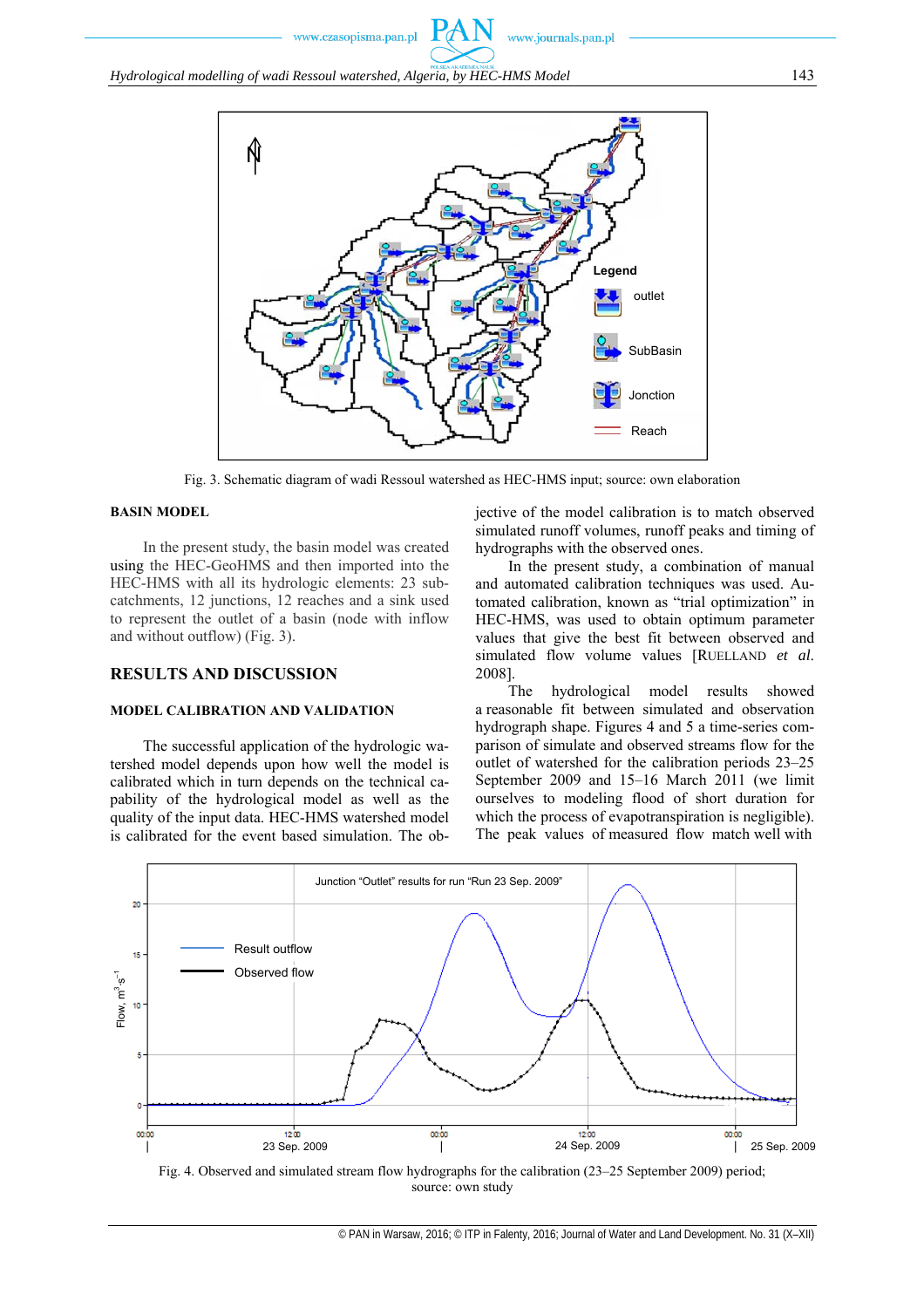



Fig. 5. Observed and simulated stream flow hydrographs for the calibration (15–16 March 2011) period; source: own study

the peak values of the simulated flow, although the model tended to overestimate runoff as observed though stream measurements.

After calibration of the model, we notice a greatly decreasing of peak discharge compared before calibration. Calibrated values of the HEC-HMS parameters for the calibration period are presented in Table 1 and 2.

**Table 1.** Calibrated values of the model parameters (SCS Lag and CN)

| Subbasin |          | SCS Lag (min) | <b>CN</b> |            |  |
|----------|----------|---------------|-----------|------------|--|
| ID       | original | calibrated    | original  | calibrated |  |
| W270     | 176.8    | 193.7         | 80.5      | 99.0       |  |
| W280     | 114.1    | 114.1         | 77.7      | 77.7       |  |
| W290     | 49.7     | 62.2          | 83.7      | 99.0       |  |
| W300     | 158.9    | 169.1         | 84.5      | 81.6       |  |
| W310     | 98.2     | 98.2          | 81.2      | 81.2       |  |
| W320     | 66.4     | 66.4          | 85.0      | 85.0       |  |
| W330     | 90.1     | 90.1          | 84.0      | 840        |  |
| W340     | 112.3    | 112.3         | 79.5      | 79.5       |  |
| W350     | 92.5     | 92.5          | 81.2      | 81.2       |  |
| W360     | 53.3     | 53.3          | 85.2      | 85.2       |  |
| W370     | 95.6     | 95.6          | 89.9      | 89.9       |  |
| W380     | 117.3    | 98.8          | 83.1      | 99.0       |  |
| W390     | 87.6     | 87.6          | 83.9      | 83.9       |  |
| W400     | 104.7    | 84.2          | 84.0      | 77.5       |  |
| W410     | 55.8     | 55.1          | 82.1      | 75.7       |  |
| W430     | 87.9     | 70.8          | 83.2      | 76.8       |  |
| W450     | 134.3    | 109.3         | 85.2      | 59.3       |  |
| W460     | 104.1    | 86.0          | 83.0      | 72.1       |  |
| W470     | 95.5     | 61.6          | 85.0      | 69.4       |  |
| W480     | 115.0    | 95.1          | 73.0      | 67.3       |  |
| W490     | 76.4     | 62.9          | 78.0      | 71.9       |  |
| W500     | 58.1     | 57.4          | 86.0      | 79.3       |  |
| W510     | 60.6     | 60.4          | 86.0      | 79.3       |  |

Explanations: SCS = Soil Conservation Service, CN = curve number. Source: own elaboration.

|                 |  |  | Table 2. Calibrated values of the model parameters (Mus- |  |
|-----------------|--|--|----------------------------------------------------------|--|
| $k$ ingum $K$ ) |  |  |                                                          |  |

| Channel ID | Muskingum $K$ , h |                   |  |  |  |
|------------|-------------------|-------------------|--|--|--|
|            | original values   | calibrated values |  |  |  |
| Reach-1    | 2.39              | 2.45              |  |  |  |
| Reach-10   | 0.33              | 0.50              |  |  |  |
| Reach-11   | 1.65              | 12.59             |  |  |  |
| Reach-12   | 0.19              | 0.04              |  |  |  |
| Reach-2    | 0.67              | 0.68              |  |  |  |
| Reach-3    | 1.90              | 1.94              |  |  |  |
| Reach-4    | 1.02              | 1.04              |  |  |  |
| Reach-5    | 2.44              | 0.48              |  |  |  |
| Reach-6    | 0.22              | 0.06              |  |  |  |
| Reach-7    | 1.85              | 1.89              |  |  |  |
| Reach-8    | 0.13              | 0.20              |  |  |  |
| Reach-9    | 0.50              | 0.76              |  |  |  |

Source: own elaboration.

The calibrate model was then used to estimate a stream flow wadi Ressoul watershed using precipitation period 2–4 November 2010. The observed and simulated hydrographs before and after validation have been shown in Figures 6 and 7.

#### **MODEL EVALUATION**

Model performance is assessed using two performance indicators, namely the NS and  $R^2$ , who have the values 0.867 and 0.99 respectively.

The correlation coefficient indicates the accuracy of a model. The value of one indicates perfect prediction [RAZI *et al*. 2010]. Graph of simulated versus observed flows before and after the validation (2–4 November 2010) period are shown in Figures 8 and 9.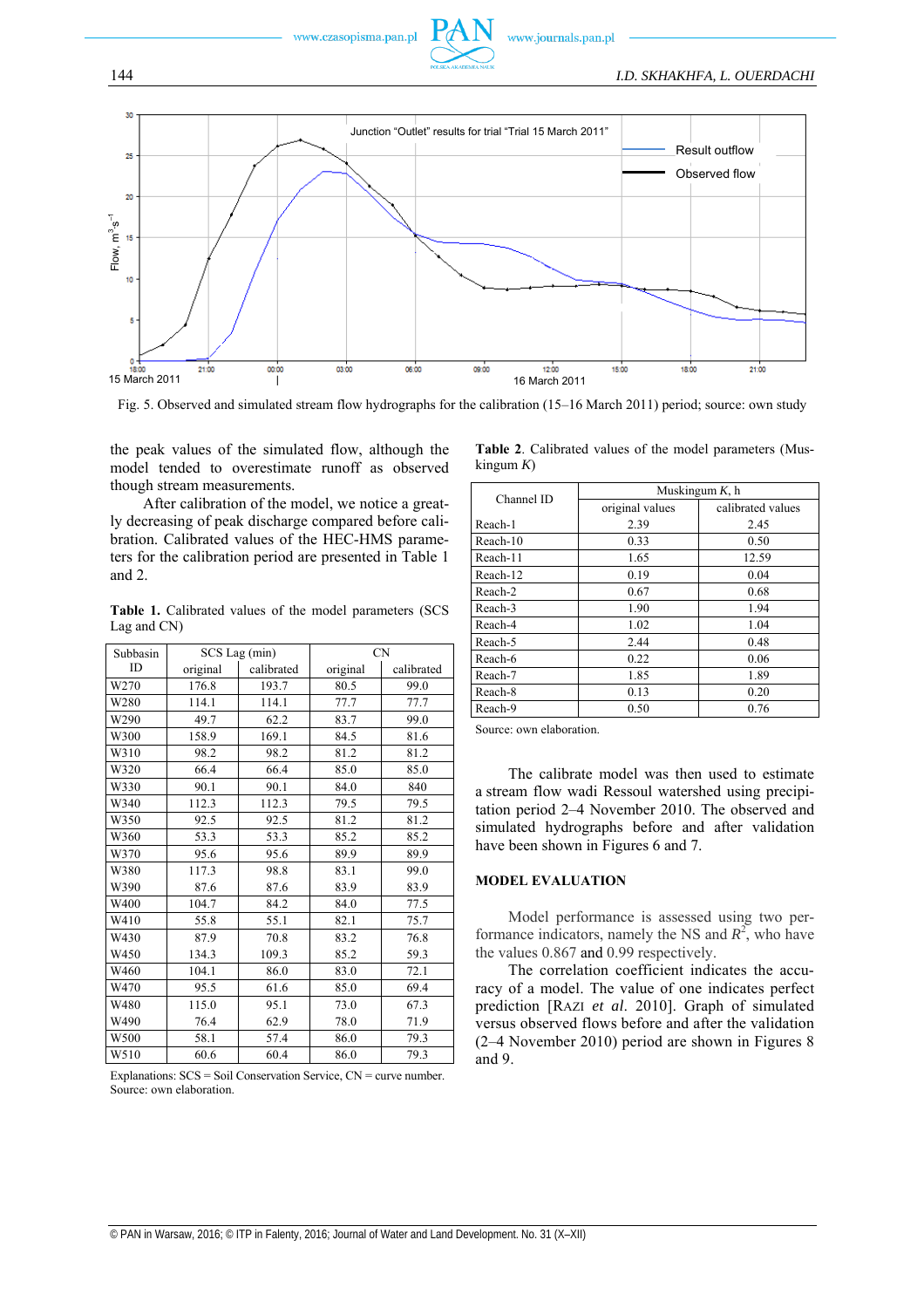*Hydrological modelling of wadi Ressoul watershed, Algeria, by HEC-HMS Model* 145



 $P_d$ 

Fig. 6. Observed and simulated streamflow hydrographs before the validation (2–4 November 2010) period; source: own study





Fig. 7. Observed and simulated streamflow hydrographs after the validation (2–4 November 2010) period; source: own study



Fig. 8. Graph of simulated versus observed flows before the validation (2–4 November 2010) period; source: own study



Fig. 9. Graph of simulated versus observed flows after the validation (2–4 November 2010) period; source: own study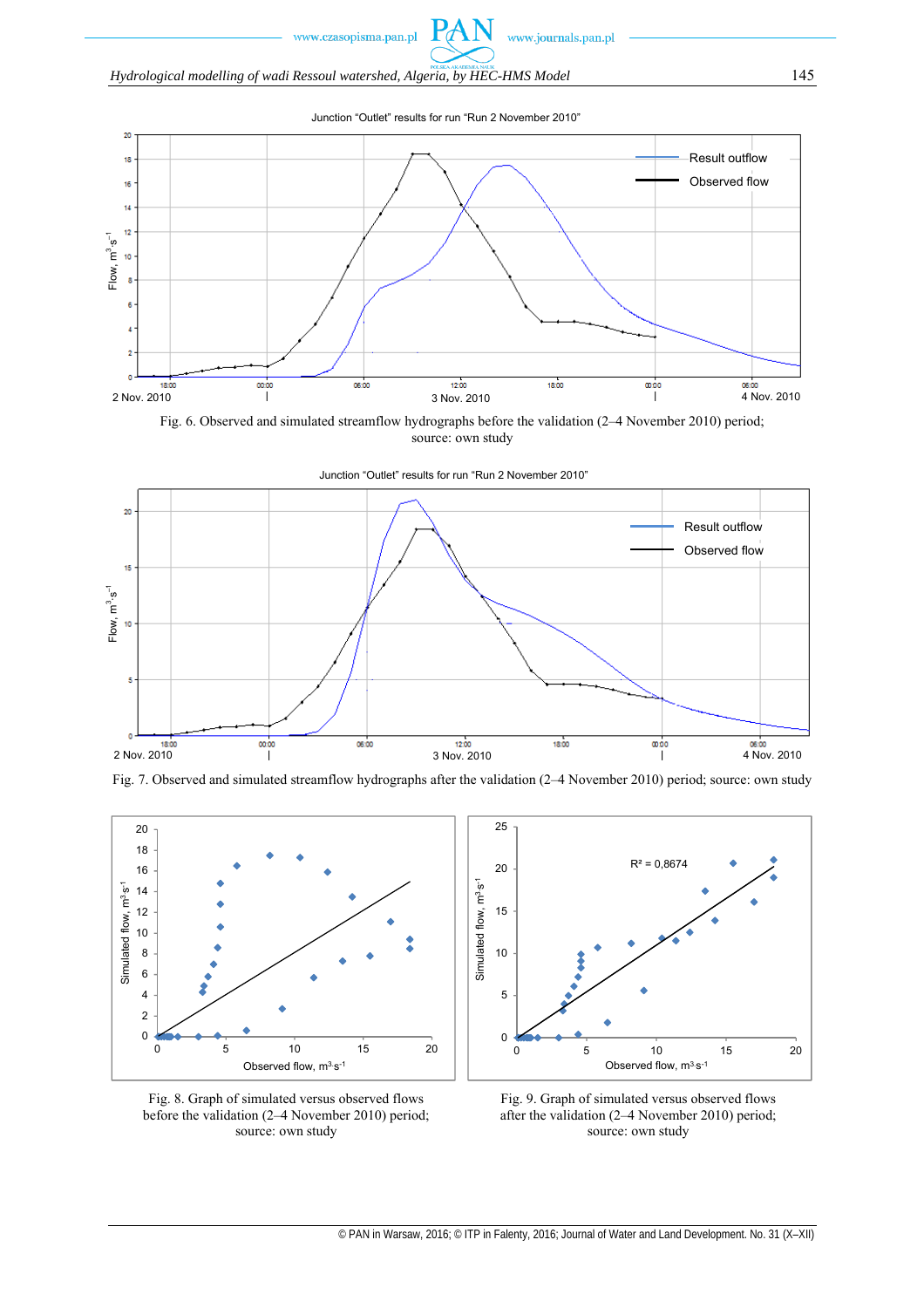#### **CONCLUSION**

Runoff estimation is mandatory to sustain the water resources but in this region the monitored data are limited. The present research tries to study the efficiency of HEC-HMS model in wadi Ressoul. A sensitivity analysis was carried out by adjusting different parameter values in both the HEC-HMS for watershed. After running the models repeatedly, the simulated streamflow results were compared with monitored values in outlet of basin (where the discharge station is located) at each change of parameters. In this regard, the Curve Number, SCS Lag and Muskingum *K* parameters are calibrated for two events of raining and flooding, one event for validate model. The results of the measuring approved the results of the model and showed that the difference between the peak discharge observed and validated model was about 8.86 percent with  $R^2$  value is 0.867 and Nash–Sutcliffe efficiency is at 0.99. The present study concludes that the model can be utilised for the wadi Ressoul.

#### **REFERENCES**

- AIS, LUS 1990. Watershed atlas of India. Soil and Land Use Survey of India. Department of Agriculture and Cooperation. Ministry of Agriculture. IARI Campus, New Delhi.
- ARNOLD J.G., SRINIVASAN R., MUTTIAH R.S., WILLIAMS J.R. 1998. Large area hydrologic modeling and assessment Part 1: model development. Journal of the American Water Resources Association. Vol. 34. Iss. 1 p. 73–89.
- CHU H.J., CHANG L.C. 2009. Applying Particle Swarm Optimization to Parameter Estimation of the Nonlinear Muskingum Model. Journal of Hydrologic Engineering. Vol. 14. Iss. 9 p. 1024–1027.
- CUNGE J.A. 1969. On the subject of a flood propagation computation method (Muskingum Method). Journal of Hydraulic Research. Vol. 7. Iss. 2 p. 205–230.
- IBRAHIM-BATHIS K., AHMED S.A. 2016. Rainfall-runoff modelling of Doddahalla watershed – an application of HEC-HMS and SCN-CN in ungauged agricultural watershed. Arabian Journal of Geosciences. Vol. 9 p. 1–16. DOI: 10.1007/s12517-015-2228-2.
- JAYAKRISHNAN R., SRINIVASAN R., SANTHI C., ARNOLD J.G. 2005. Advances in the application of the SWAT model for water resources management. Hydrological Processes. Vol. 19. Iss. 3 p. 749–762.
- KASHID S.S., GHOSH S., MAITY R. 2010. Streamflow prediction using multi-site rainfall obtained from hydroclimatic teleconnection. Journal of Hydrology. Vol. 395. Iss. 3 p. 23–38.
- KEBLOUTI M., OUERDACHI L., BERHAIL S. 2015. The use of weather radar for rainfall runoff modeling, case of Seybouse watershed (Algeria). Arabian Journal of Geosciences. Vol. 8 p. 1–11. DOI: 10.1007/s12517-013- 1224-7.
- LEGATES D.R., MCCABE G.J. 1999. Evaluating the use of "goodness-of-fit" measures in hydrologic and hydroclimatic model validation. Water Resources Research. Vol. 35. Iss. 1 p. 233–241.
- MAJIDI A., SHAHEDI K. 2012. Simulation of rainfall-runoff process using Green-Ampt method and HEC-HMS

model (Case study: Abnama Watershed, Iran). International Journal of Hydraulic Engineering. Vol. 1. Iss. 1 p. 5–9.

- MANOHARAN A., MURUGAPPAN A. 2012. Estimation of runoff in an ungauged rural watershed, Tamil Nadu State, India. International Journal of Engineering Science and Technology. Vol. 4. Iss. 2 p. 449–456.
- MARTIN P.H., LEBOEUF E.J., DOBBINS J.P., DANIEL E.B., ABKOWITZ M.D. 2005. Interfacing GIS with water resource models: a state-of-the-art review. Journal of the American Water Resources Association. Vol. 41. Iss. 6 p. 1471–1487.
- MASOUD M. 2015. Rainfall-runoff modeling of ungauged wadis in arid environments (case study wadi Rabigh Saudi Arabia). Arabian Journal of Geosciences. Vol. 8 p. 2587–2606. DOI: 10.1007/s12517-014-1404-0.
- MCCUEN R.H., KNIGHT Z., CUTTER A.G. 2006. Evaluation of the Nash–Sutcliffe efficiency index. Journal of Hydrologic Engineering. Vol. 11. Iss. 6 p. 597–602.
- MIAO C.Y., DUAN Q.Y., SUN Q.H., LI J.D. 2013. Evaluation and application of Bayesian multi-model estimation in temperature simulations. Progress in Physical Geography. Vol. 37 p. 727–744. DOI: 10.1177/030913331349 4961.
- MORIASI D.N., ARNOLD J.G., VAN LIEW M.W., BINGNER R.L., HARMEL R.D., VEITH T.L. 2007. Model evaluation guidelines for systematic quantification of accuracy in watershed simulations. Transactions of the ASABE. Vol. 50. Iss. 3 p. 885−900.
- NASH J.E., SUTCLIFFE J.V. 1970. River flow forecasting through conceptual models: Part 1. A discussion of principles. Journal of Hydrology. Vol. 10. Iss. 3 p. 282– 290.
- PEDRAM E., RASHIDI M. 2014. Studying the efficiency of HEC-HMS models in simulating the flood of the Kordan stream. Advances in Natural and Applied Sciences. Vol. 8. Iss. 5 p. 463–468.
- RAZI M.A.M. ARIFFIN J., TAHIR W., ARISH N.A.M. 2010. Flood estimation studies using Hydrologic Modelling System (HEC-HMS) for Johor River, Malaysia. Journal of Applied Sciences. Vol. 10. No. 11 p. 930–939.
- REINELT L.E., VELIKANJE J., BELL E.J. 1991. Development and application of a geographic information-system for wetland watershed analysis. Computers, Environment and Urban Systems. Vol. 15. Iss. 4 p. 239–251.
- RUELLAND D., ARDOIN-BARDIN S., BILLEN G., SERVAT E. 2008. Sensitivity of a lumped and semi-distributed hydrological model to several methods of rainfall interpolation on a large basin in West Africa. Journal of Hydrology. Vol. 361. Iss. 1–2 p. 96–117.
- SANTHI C., ARNOLD J.G., WILLIAMS J.R., DUGAS W.A., SRINIVASAN R., HAUCK L.M. 2001. Validation of the SWAT model on a large river basin with point and nonpoint sources. Journal of the American Water Resources Association. Vol. 37. Iss. 5 p. 1169–1188.
- SCHARFFENBER W., ELY P., DALY S., FLEMING M., PAK J. 2010. Hydrologic modeling system (HEC-HMS): Physically-based simulation components [online]. 2nd Joint Federal Interagency Conference, Las Vegas, NV, June 27–July 1, 2010. [Access 20.02.2016]. Available at: http://acwi.gov/sos/pubs/2ndJFIC/Contents/4F\_ Scharffenberg\_02\_24\_10.pdf
- SCHAEFLI B., GUPTA H.V. 2007. Do Nash values have value? Hydrological Processes. Vol. 21. Iss. 15 p. 2075– 2080. DOI:10.1002/hyp.6825
- USACE 2000. Hydrologic Modeling System HEC-HMS. Technical Reference Manual. Davis CA pp. 149.